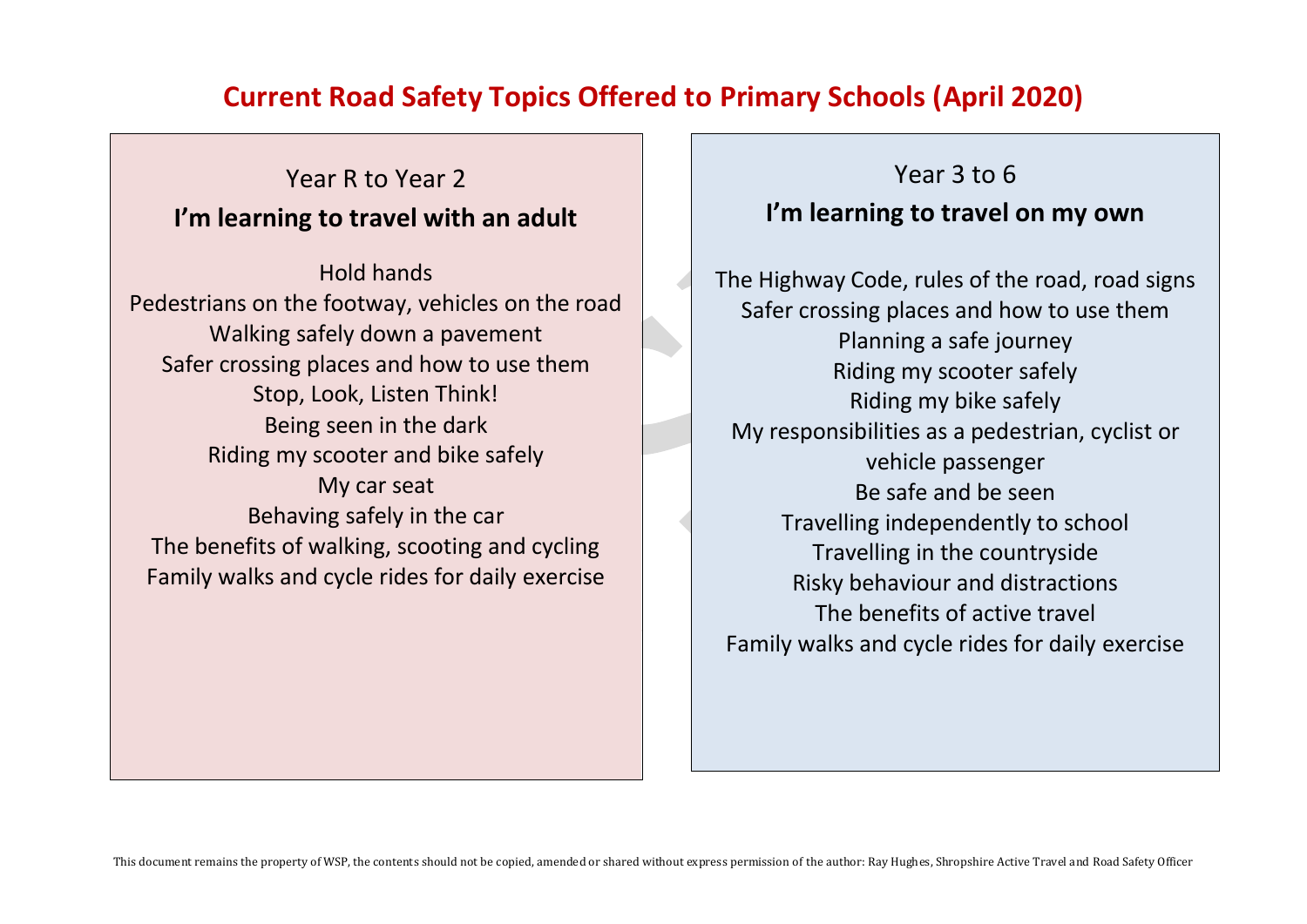# **Road Safety - On line resources – Think! Education**

## **Government's road safety education website**

| <b>Key Stage</b> | <b>Topic</b>                                  | <b>Title</b>                  | <b>Weblink &amp; accompanying activities</b>                            |
|------------------|-----------------------------------------------|-------------------------------|-------------------------------------------------------------------------|
| 1 (Age 3 to 6)   | Crossing roads safely                         | <b>Crossing Roads: Kids</b>   | https://www.think.gov.uk/resource/crossing-roads/                       |
|                  | Holding hands                                 | <b>Know Best</b>              | Video $-2$ minutes                                                      |
|                  | Stop, Look, Listen Think!                     | <b>Film</b>                   | Lesson plan Road Safety Warriors at                                     |
|                  |                                               |                               | https://www.think.gov.uk/resource/lesson-6-road-safety-warriors/        |
| 1 (Age 3 to 6)   | Crossing roads safely                         | <b>Safer Journeys Anthem</b>  | https://www.think.gov.uk/resource/safer-journeys-anthem/                |
|                  | Holding hands                                 | (Song)                        | Video (song) - 3 minutes. Lyrics on accompanying PowerPoint.            |
|                  | Stop, Look, Listen Think!                     |                               | Lesson Plan Road Safety Warriors at                                     |
|                  |                                               |                               | https://www.think.gov.uk/resource/lesson-6-road-safety-warriors/        |
|                  |                                               |                               |                                                                         |
| 1 (Age 3 to 6)   | Car seats                                     | Ted's Tumble Story            | https://www.think.gov.uk/resource/teds-tumble/                          |
|                  | In car behaviour                              | <b>Board</b>                  | Interactive game                                                        |
| 1 (Age 3 to 6)   | Be Bright Be Seen                             | <b>Be Bright Be Seen Game</b> | https://www.think.gov.uk/resource/be-bright-be-seen-game/               |
| 2 (Age 7 to 11)  | Crossing the road                             | <b>Expect the Unexpected</b>  | https://www.think.gov.uk/resource/expect-the-unexpected/                |
|                  | Avoiding distractions e.g. phones             | <b>Film</b>                   | Video $-5$ minutes                                                      |
|                  | Stop, Look, Listen and Think!                 |                               | Discussion/Q & A slides at https://www.think.gov.uk/wp-                 |
|                  | Are you road ready?                           |                               | content/uploads/2018/09/1.-Do-you-SLLT-slides.pdf                       |
|                  |                                               |                               | Lesson plan at https://www.think.gov.uk/wp-content/uploads/2018/09/4 .- |
|                  |                                               |                               | Road-ready-lesson-2.pdf                                                 |
| 2 (Age 7 to 11)  | Key road safety skills for independent        | First Journeys Film           | First Journeys video (3 minutes)                                        |
|                  | travel                                        | <b>Take the Lead Game</b>     | https://www.think.gov.uk/resource/first-journeys/ 3 minutes)            |
|                  | Planning a safer journey to school            | (different scenarios to       | Take the Lead lesson plan at https://www.think.gov.uk/wp-               |
|                  | Responsibilities as a pedestrian, cyclist, or | make a safe                   | content/uploads/2018/09/2.-Take-the-lead-lesson.pdf                     |
|                  | passenger                                     | independent journey)          |                                                                         |
| 2 (Age 7 to 11)  | Planning a safe local journey/journey to      | Think! map tool               | Interactive map highlighting local accident data                        |
|                  | secondary school                              |                               | https://www.think.gov.uk/thinkmap/                                      |
|                  | Responsibilities as a pedestrian, cyclist, or |                               | https://www.think.gov.uk/resource/lesson-3-map-your-journey/            |
|                  | passenger                                     |                               |                                                                         |